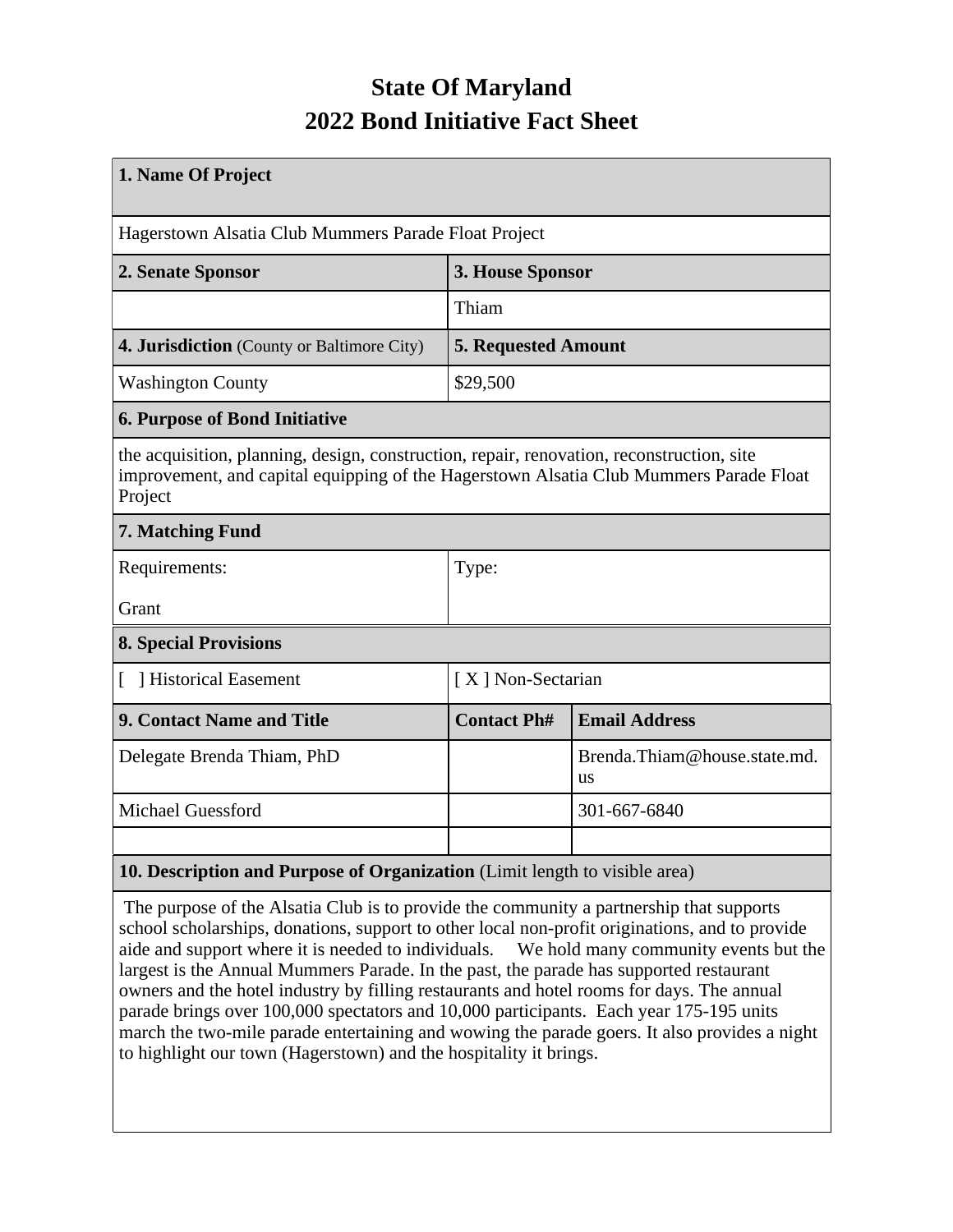## **11. Description and Purpose of Project** (Limit length to visible area)

 . It is our desire to purchase 3 fully restored and maintained floats that will be used to help promote the entertainment and beauty of the parade. Two of the floats that we are trying to purchase have a strong history with Hagerstown and the Mummers parade. Being built by local art teacher and professional float builder Ralph De Vore, Mr. DeVores award winning floats have grace the streets of Washington D.C for the D.C Cherry Blossom Parade, Macys Thanksgiving Day and many more. Tom Shaw Floats Inc. is willing to sell us these floats to be used each year in our parade.

*Round all amounts to the nearest \$1,000. The totals in Items 12 (Estimated Capital Costs) and 13 (Proposed Funding Sources) must match. The proposed funding sources must not include the value of real property unless an equivalent value is shown under Estimated Capital Costs.*

| <b>12. Estimated Capital Costs</b>                                     |          |  |  |  |  |
|------------------------------------------------------------------------|----------|--|--|--|--|
| <b>Acquisition</b>                                                     | \$29,500 |  |  |  |  |
| <b>Design</b>                                                          |          |  |  |  |  |
| <b>Construction</b>                                                    |          |  |  |  |  |
| Equipment                                                              |          |  |  |  |  |
| <b>Total</b>                                                           | \$29,500 |  |  |  |  |
| 13. Proposed Funding Sources - (List all funding sources and amounts.) |          |  |  |  |  |
| Float #1                                                               | \$10,000 |  |  |  |  |
| Float #2                                                               | \$9,000  |  |  |  |  |
| Float $# 3$                                                            | \$9,000  |  |  |  |  |
| <b>Lighting and Generators</b>                                         | \$1,500  |  |  |  |  |
|                                                                        |          |  |  |  |  |
|                                                                        |          |  |  |  |  |
|                                                                        |          |  |  |  |  |
|                                                                        |          |  |  |  |  |
|                                                                        |          |  |  |  |  |
|                                                                        |          |  |  |  |  |
|                                                                        |          |  |  |  |  |
| <b>Total</b>                                                           | \$29,500 |  |  |  |  |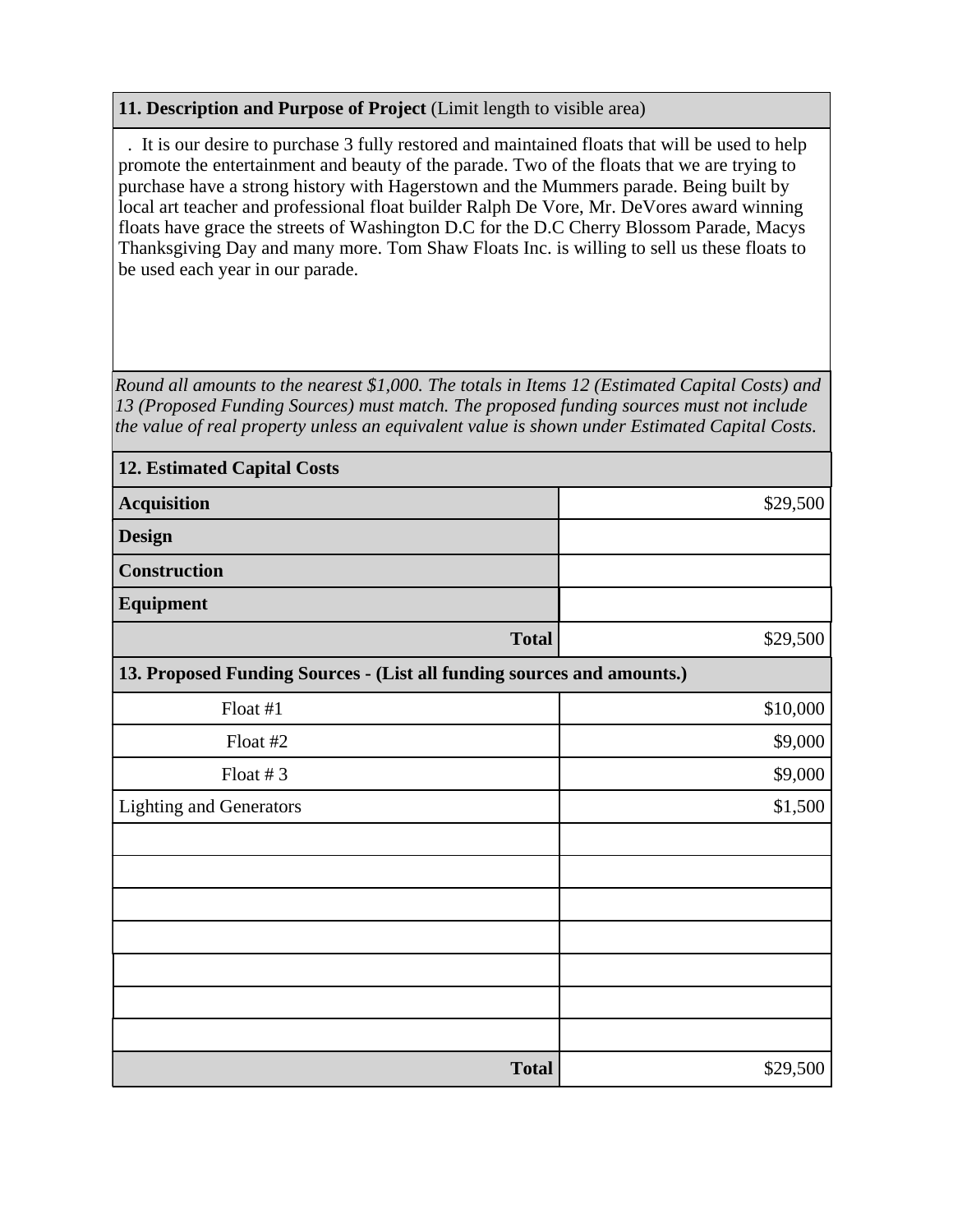| 14. Project Schedule (Enter a date or one of the following in each box. N/A, TBD or Complete) |                                       |     |                                   |                                                                                         |                                              |                                                                   |               |                                                                                              |  |
|-----------------------------------------------------------------------------------------------|---------------------------------------|-----|-----------------------------------|-----------------------------------------------------------------------------------------|----------------------------------------------|-------------------------------------------------------------------|---------------|----------------------------------------------------------------------------------------------|--|
| <b>Begin Design</b>                                                                           |                                       |     |                                   | <b>Complete Design</b>                                                                  |                                              | <b>Begin Construction</b>                                         |               | <b>Complete Construction</b>                                                                 |  |
| N/A                                                                                           |                                       | N/A |                                   |                                                                                         | N/A                                          |                                                                   |               | Oct.15th 2022                                                                                |  |
| <b>15. Total Private Funds</b><br>and Pledges Raised                                          |                                       |     |                                   | <b>16. Current Number of People</b><br><b>Served Annually at Project</b><br><b>Site</b> |                                              |                                                                   |               | 17. Number of People to be<br><b>Served Annually After the</b><br><b>Project is Complete</b> |  |
| 0.00                                                                                          |                                       |     |                                   | 100,000                                                                                 |                                              |                                                                   | 150,000. plus |                                                                                              |  |
|                                                                                               |                                       |     |                                   |                                                                                         |                                              | 18. Other State Capital Grants to Recipients in the Past 15 Years |               |                                                                                              |  |
| <b>Legislative Session</b>                                                                    |                                       |     |                                   | <b>Amount</b>                                                                           |                                              | <b>Purpose</b>                                                    |               |                                                                                              |  |
| N/A                                                                                           |                                       |     |                                   | \$0 <sub>1</sub>                                                                        | N/A                                          |                                                                   |               |                                                                                              |  |
|                                                                                               |                                       |     |                                   |                                                                                         |                                              |                                                                   |               |                                                                                              |  |
|                                                                                               |                                       |     |                                   |                                                                                         |                                              |                                                                   |               |                                                                                              |  |
|                                                                                               |                                       |     |                                   |                                                                                         |                                              |                                                                   |               |                                                                                              |  |
| 19. Legal Name and Address of Grantee                                                         |                                       |     |                                   |                                                                                         |                                              | <b>Project Address (If Different)</b>                             |               |                                                                                              |  |
| The Alsatia Club Inc.<br>P.O. Box 934<br>Funkstown, Md. 21734                                 |                                       |     |                                   | 16616 Tammany Lane<br>Williamsport, Maryland 21795                                      |                                              |                                                                   |               |                                                                                              |  |
| 2B - Washington County<br>20. Legislative District in<br><b>Which Project is Located</b>      |                                       |     |                                   |                                                                                         |                                              |                                                                   |               |                                                                                              |  |
| 21. Legal Status of Grantee (Please Check One)                                                |                                       |     |                                   |                                                                                         |                                              |                                                                   |               |                                                                                              |  |
| <b>Local Govt.</b>                                                                            |                                       |     | <b>For Profit</b>                 |                                                                                         | <b>Non Profit</b>                            |                                                                   | Federal       |                                                                                              |  |
| $\begin{bmatrix} \end{bmatrix}$                                                               |                                       |     | $\begin{bmatrix} 1 \end{bmatrix}$ |                                                                                         | [X]                                          | $\lceil$ $\rceil$                                                 |               |                                                                                              |  |
| 22. Grantee Legal Representative                                                              |                                       |     |                                   |                                                                                         |                                              | 23. If Match Includes Real Property:                              |               |                                                                                              |  |
| Name:                                                                                         | Metzner and Houpt Attorneys at<br>Law |     |                                   |                                                                                         | <b>Has An Appraisal</b><br><b>Been Done?</b> |                                                                   | Yes/No        |                                                                                              |  |
| <b>Phone:</b>                                                                                 | 301-739-7400                          |     |                                   |                                                                                         |                                              | N <sub>o</sub>                                                    |               |                                                                                              |  |
| <b>Address:</b>                                                                               |                                       |     |                                   |                                                                                         | If Yes, List Appraisal Dates and Value       |                                                                   |               |                                                                                              |  |
| 82 W Washington Street #400<br>Hagerstown Maryland 21740                                      |                                       |     |                                   |                                                                                         |                                              |                                                                   |               |                                                                                              |  |
|                                                                                               |                                       |     |                                   |                                                                                         |                                              |                                                                   |               |                                                                                              |  |
|                                                                                               |                                       |     |                                   |                                                                                         |                                              |                                                                   |               |                                                                                              |  |
|                                                                                               |                                       |     |                                   |                                                                                         |                                              |                                                                   |               |                                                                                              |  |
|                                                                                               |                                       |     |                                   |                                                                                         |                                              |                                                                   |               |                                                                                              |  |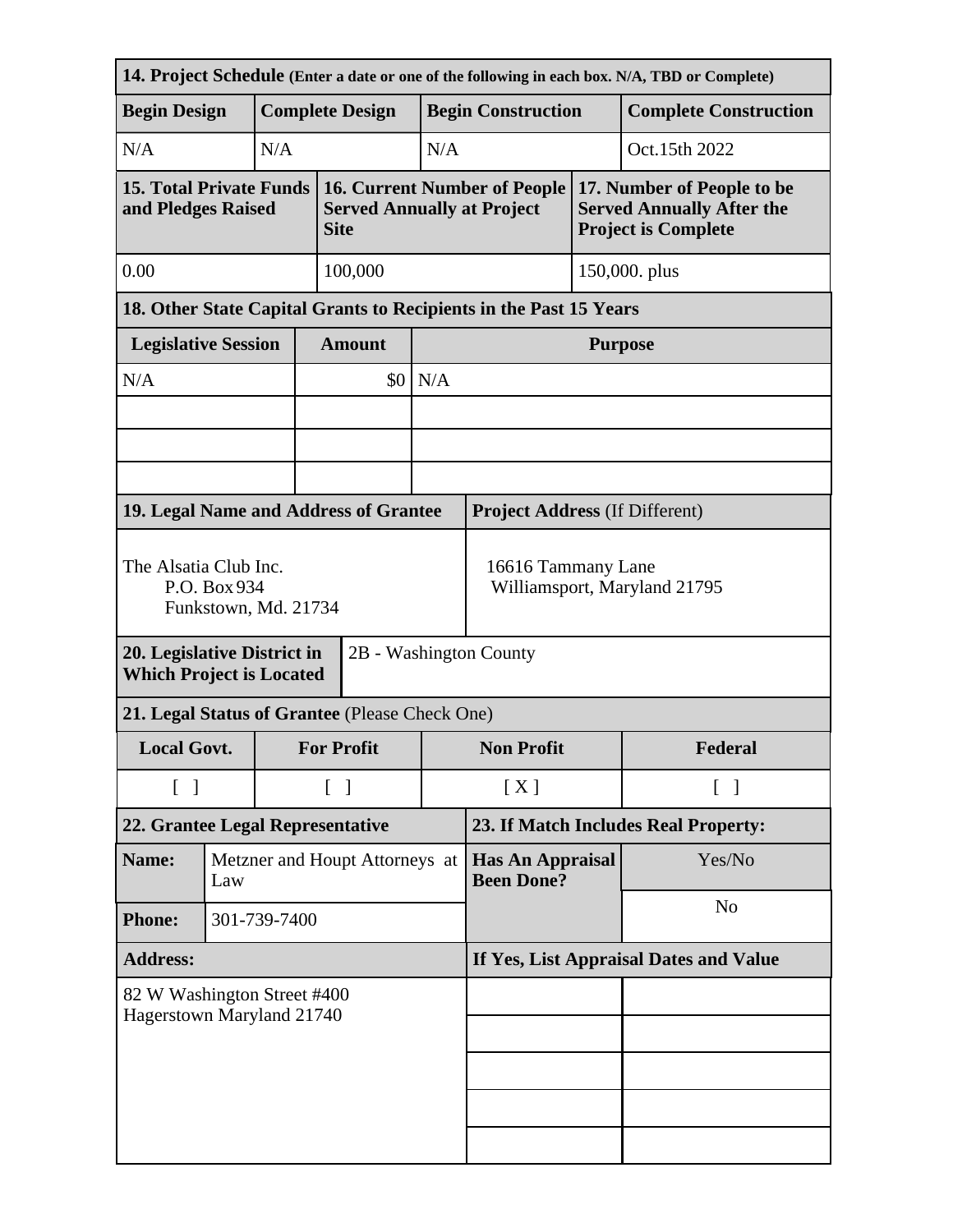| 24. Impact of Project on Staffing and Operating Cost at Project Site                         |                                                                                      |                          |                                           |                                           |                                             |  |  |  |  |  |
|----------------------------------------------------------------------------------------------|--------------------------------------------------------------------------------------|--------------------------|-------------------------------------------|-------------------------------------------|---------------------------------------------|--|--|--|--|--|
| Current # of<br><b>Employees</b>                                                             | Projected # of<br><b>Employees</b>                                                   |                          | <b>Current Operating</b><br><b>Budget</b> |                                           | <b>Projected Operating</b><br><b>Budget</b> |  |  |  |  |  |
| $\boldsymbol{0}$                                                                             | $\overline{0}$                                                                       |                          | 10000.00                                  |                                           | 25000.00                                    |  |  |  |  |  |
|                                                                                              | 25. Ownership of Property (Info Requested by Treasurer's Office for bond purposes)   |                          |                                           |                                           |                                             |  |  |  |  |  |
| A. Will the grantee own or lease (pick one) the property to be improved?<br>Own              |                                                                                      |                          |                                           |                                           |                                             |  |  |  |  |  |
| B. If owned, does the grantee plan to sell within 15 years?<br>N <sub>o</sub>                |                                                                                      |                          |                                           |                                           |                                             |  |  |  |  |  |
| C. Does the grantee intend to lease any portion of the property to others?<br>N <sub>0</sub> |                                                                                      |                          |                                           |                                           |                                             |  |  |  |  |  |
|                                                                                              | D. If property is owned by grantee any space is to be leased, provide the following: |                          |                                           |                                           |                                             |  |  |  |  |  |
|                                                                                              | <b>Lessee</b>                                                                        | <b>Terms</b> of<br>Lease | Cost<br><b>Covered</b><br>by Lease        | <b>Square</b><br>Footage<br><b>Leased</b> |                                             |  |  |  |  |  |
|                                                                                              |                                                                                      |                          |                                           |                                           |                                             |  |  |  |  |  |
|                                                                                              |                                                                                      |                          |                                           |                                           |                                             |  |  |  |  |  |
|                                                                                              |                                                                                      |                          |                                           |                                           |                                             |  |  |  |  |  |
|                                                                                              |                                                                                      |                          |                                           |                                           |                                             |  |  |  |  |  |
|                                                                                              |                                                                                      |                          |                                           |                                           |                                             |  |  |  |  |  |
|                                                                                              |                                                                                      |                          |                                           |                                           |                                             |  |  |  |  |  |
| E. If property is leased by grantee - Provide the following:                                 |                                                                                      |                          |                                           |                                           |                                             |  |  |  |  |  |
|                                                                                              | <b>Name of Leaser</b>                                                                | Length of<br>Lease       | <b>Options to Renew</b>                   |                                           |                                             |  |  |  |  |  |
|                                                                                              | N/A                                                                                  |                          |                                           |                                           |                                             |  |  |  |  |  |
|                                                                                              |                                                                                      |                          |                                           |                                           |                                             |  |  |  |  |  |
|                                                                                              |                                                                                      |                          |                                           |                                           |                                             |  |  |  |  |  |
|                                                                                              |                                                                                      |                          |                                           |                                           |                                             |  |  |  |  |  |
|                                                                                              |                                                                                      |                          |                                           |                                           |                                             |  |  |  |  |  |
|                                                                                              |                                                                                      |                          |                                           |                                           |                                             |  |  |  |  |  |
| <b>26. Building Square Footage:</b>                                                          |                                                                                      |                          |                                           |                                           |                                             |  |  |  |  |  |
| <b>Current Space GSF</b>                                                                     |                                                                                      |                          |                                           | N/A                                       |                                             |  |  |  |  |  |
| <b>Space to be Renovated GSF</b>                                                             |                                                                                      | N/A                      |                                           |                                           |                                             |  |  |  |  |  |
| <b>New GSF</b>                                                                               |                                                                                      | N/A                      |                                           |                                           |                                             |  |  |  |  |  |